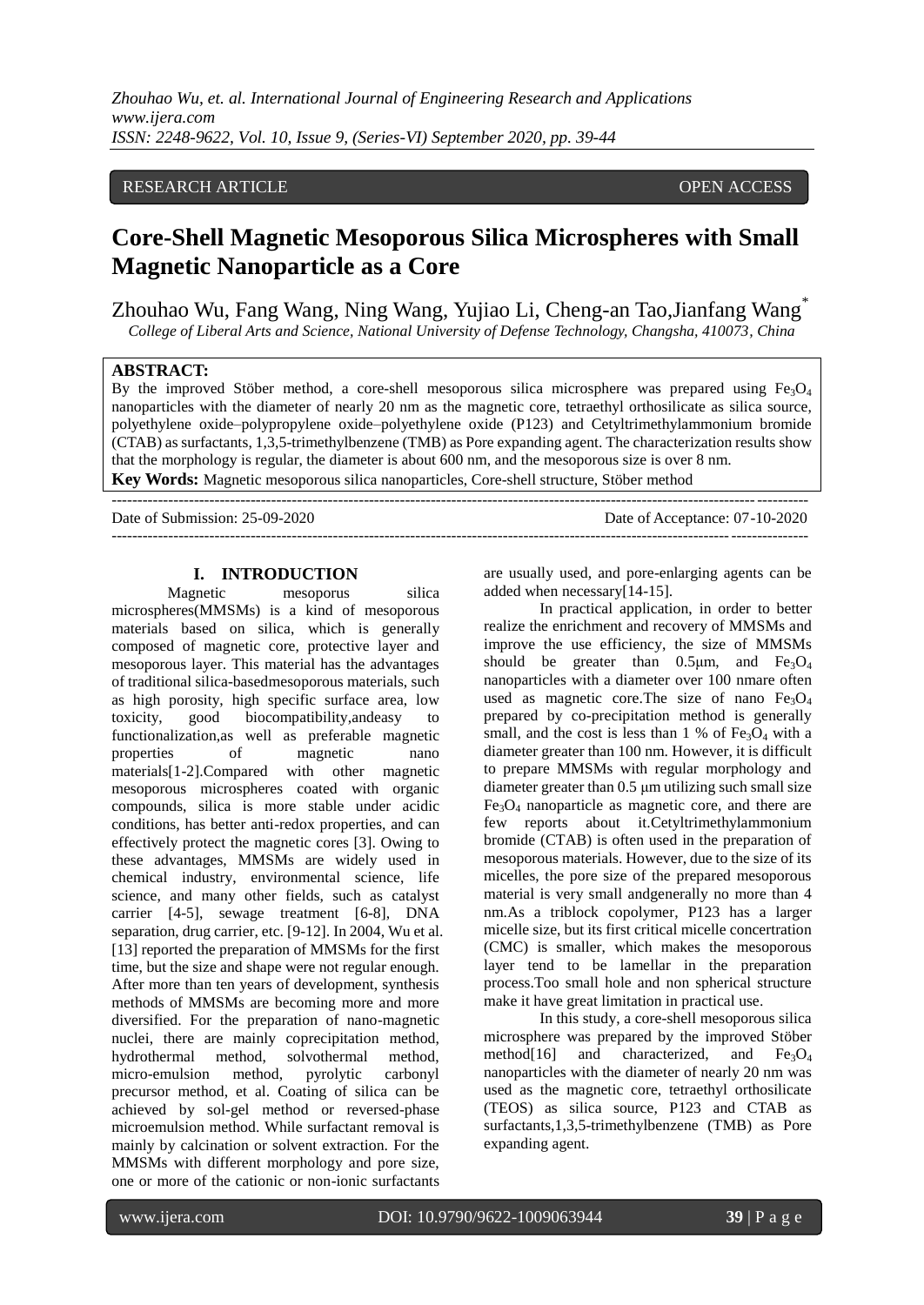#### **II. MATERIALS AND METHODS 2.1. Materials and Instruments**

 $Fe<sub>3</sub>O<sub>4</sub>$  nanoparticles dispersion (10-30 nm, 25wt%,water medium), polyethylene oxide–polypropylene oxide–polyethylene oxide (P123, average molecular weight about 5800). Cetyltrimethylammonium bromide (CTAB), tetraethyl orthosilicate (TEOS), 1,3,5-trimethylbenzene (TMB) were analytically pure.

The structure was studied by a Fourier

#### **2.2Methods**

The preparation process of MMSMs is shown in Figure 1:

transform infrared spectroscopy (FT-IR, PerkinElmer Spectrum Two) from 4000 cm<sup>-1</sup> to 400  $cm^{-1}$  with an attenuated total reflection (ATR) accessory. Accelerated surface area and porosimetry system (Micromeritics ASAP2460) and small &wide angle X-ray scattering system (SAXSess, mc2) were used for pore analysis. Scanning electron microscope (SEM, Zeiss Gemini 300) and Energy Dispersion Spectrum (EDS) was used for investigating surface topography and Component analysis.



**Figure 1** Schematic of the preparation process of MMSMs

# **2.2.1 Preparation of protective layer**

Absolute ethanol (400 mL), deionized water (100 mL) and concentrated ammonia water (about 25~28wt%, 4 mL) were added into the three-neck flask, and  $Fe<sub>3</sub>O<sub>4</sub>$  nanoparticles dispersion (2 mL) was added under mechanical stirring. After continuous stirring for 15 min,TEOS (5.8 mL) was added within 2min.After stirring for more than 12 hours, the solid materials were separated by magnet, washed with ethanol and deionized water, and then dispersed in appropriate amount of ethanol to prepare the dispersion of magnetic microspheres with silica protective layer(Fe<sub>3</sub>O<sub>4</sub>@SiO<sub>2</sub>).

#### **2.2.2 Preparation of mesoporous layer**

Transfer Fe<sub>3</sub>O<sub>4</sub>@SiO<sub>2</sub> to a three neck flask and add polyether P123 (0.79g), then add CTAB and TMB in sequence according to  $m_{P123}:m_{CTAB}:m_{TMB}$  = 0.79:0.16:0.24, 0.79:0.16:0.32, 0.79:0.24:0.24 (recorded as a, b, c, respectively). After that, it was dissolved and dispersed with hydrochloric acid (1.5M, 200 mL). The reactor was placed at 35 ℃ and mechanically stirred at a stirring speed of 450 r/min. TEOS (0.92 mL) was added within 1 min. After stirring for 1 h, the temperature was raised to 75 ℃, the stirring speed was changed to700 r/min. After stirring for more than 12 hours, the temperature was raised to 125 ℃,and the stirring was continued for 4 h. Then, the solid materials were separated by magnet, washed with ethanol and deionized water, dried at 80 ℃, and calcined in resistance furnace (550 ℃) for 6h.Three kinds of MMSMs (MMSMs -a, MMSMs -b

and MMSMs -c respectively)were prepared.

#### **III. RESULTS AND DISCUSSION 3.1 Characterization of Fe3O4@SiO<sup>2</sup>**



**Figure 2** Infrared spectra of  $Fe<sub>3</sub>O<sub>4</sub>$  nanoparticles and  $Fe<sub>3</sub>O<sub>4</sub>@SiO<sub>2</sub>$ 

The infrared spectra of  $Fe<sub>3</sub>O<sub>4</sub>$  nanoparticles and  $Fe<sub>3</sub>O<sub>4</sub>@SiO<sub>2</sub>$  are shown in Fig. 2. The peak at  $555 \text{cm}^{-1}$  is the infrared characteristic absorption peak of Fe<sub>3</sub>O<sub>4</sub>. The strong absorption peak at  $1073 \text{cm}^{-1}$  is caused by the antisymmetric stretching vibration of Si-O-Si bond. The absorption peak at 794cm<sup>-1</sup> is caused by the symmetric stretching vibration of Si-O-Si bond. The shoulder peak at  $436 \text{ cm}^{-1}$  may be caused by the bending vibration of Si-O bond. The absorption peak at  $953 \text{cm}^{-1}$  may be caused by the asymmetry of local defects in  $SiO<sub>2</sub>$  skeleton, or the characteristic absorption of stretching vibration of Si-O bond.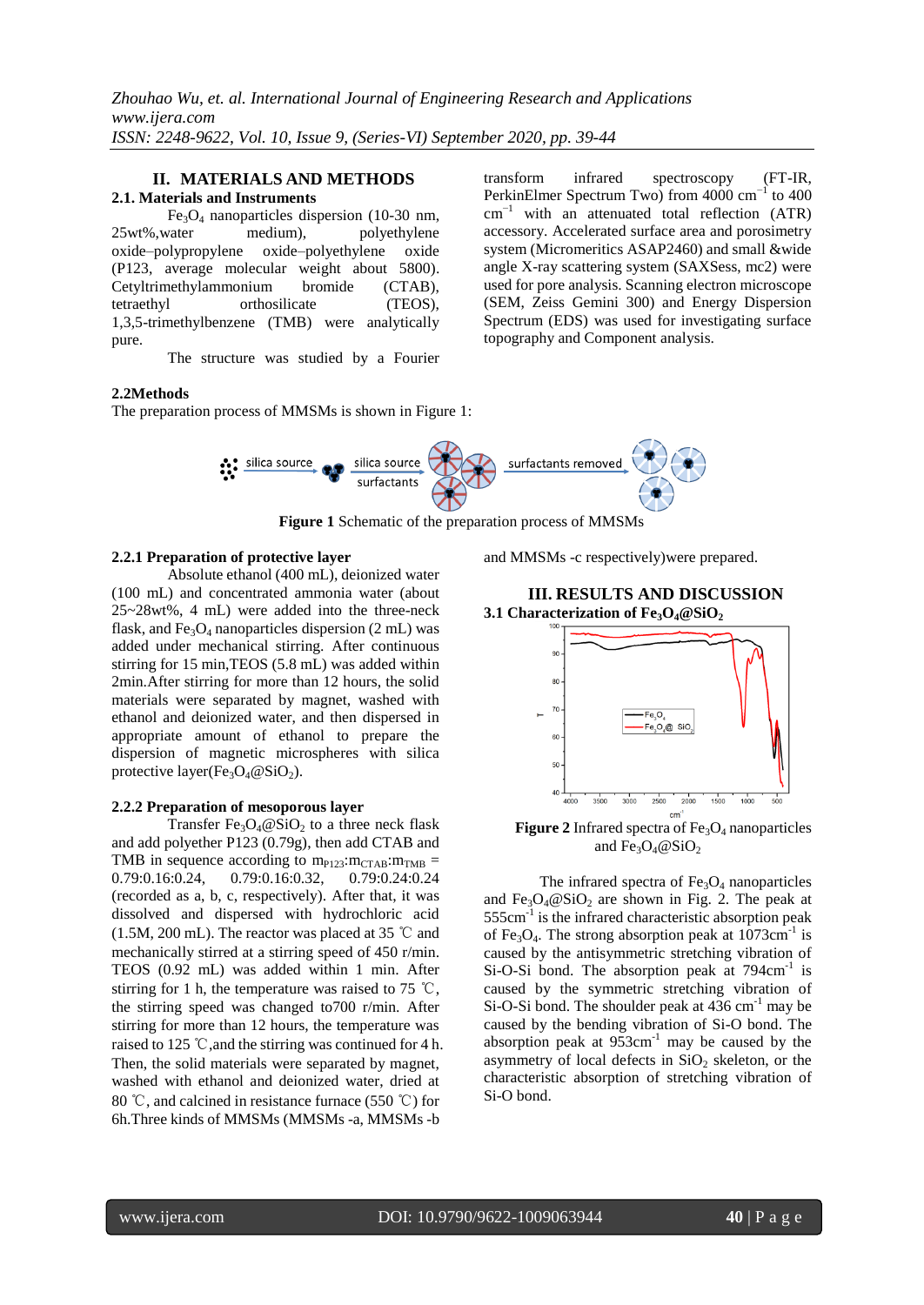*Zhouhao Wu, et. al. International Journal of Engineering Research and Applications www.ijera.com ISSN: 2248-9622, Vol. 10, Issue 9, (Series-VI) September 2020, pp. 39-44*



**Figure 3** SEM images of  $Fe<sub>3</sub>O<sub>4</sub>@SiO<sub>2</sub>$  indifferent magnification

The SEM of  $Fe<sub>3</sub>O<sub>4</sub> @ SiO<sub>2</sub>$  is shown in Fig. 3. Serious agglomeration and irregular morphology appear after coating the surface of small-sized  $Fe<sub>3</sub>O<sub>4</sub>$ nanoparticles with silica, which size is about 70nm.

Therefore, the synthesis of regular MMSMs needs to choose an appropriate method for mesoporous layer preparation.



The adsorption and desorption isothermsof the three preparedMMSMs (MMSMs-a,MMSMs-b,MMSMs-c) are shown in Fig. 4.Hysteresis loops appear in all the three, indicating that there are mesoporous structures. BET specific surface areas are  $169.5 \text{m}^2/\text{g} \cdot 177.9 \text{ m}^2/\text{g} \cdot \text{m}^2/\text{g}$ respectively.According to the definition given by the

International Union of theoretical and Applied Chemistry (IUPAC), there are some spherical particles with uniform distribution and slit structure formed between particles, because the adsorption isotherms are all close to type IV and the hysteresis loops are close to the mixed type of H1 and H4.



Fig. 5 shows that the most probable pore sizesof the three MMSMs are 9.1 nm, 10.2nm and 8.8 nm, respectively. Compared with MMSMs-a, the pore size of MMSMs-b increase slightly and the pore size distribution range also increases with the amount of TMB increasing, which does not meet the

preparation expectation. With the amount of CTAB increasing, the pore size of MMSMs-c is slightly reduced much compared with MMSMs-a, but it is still above 8 nm, and the pore size distribution range does not change much.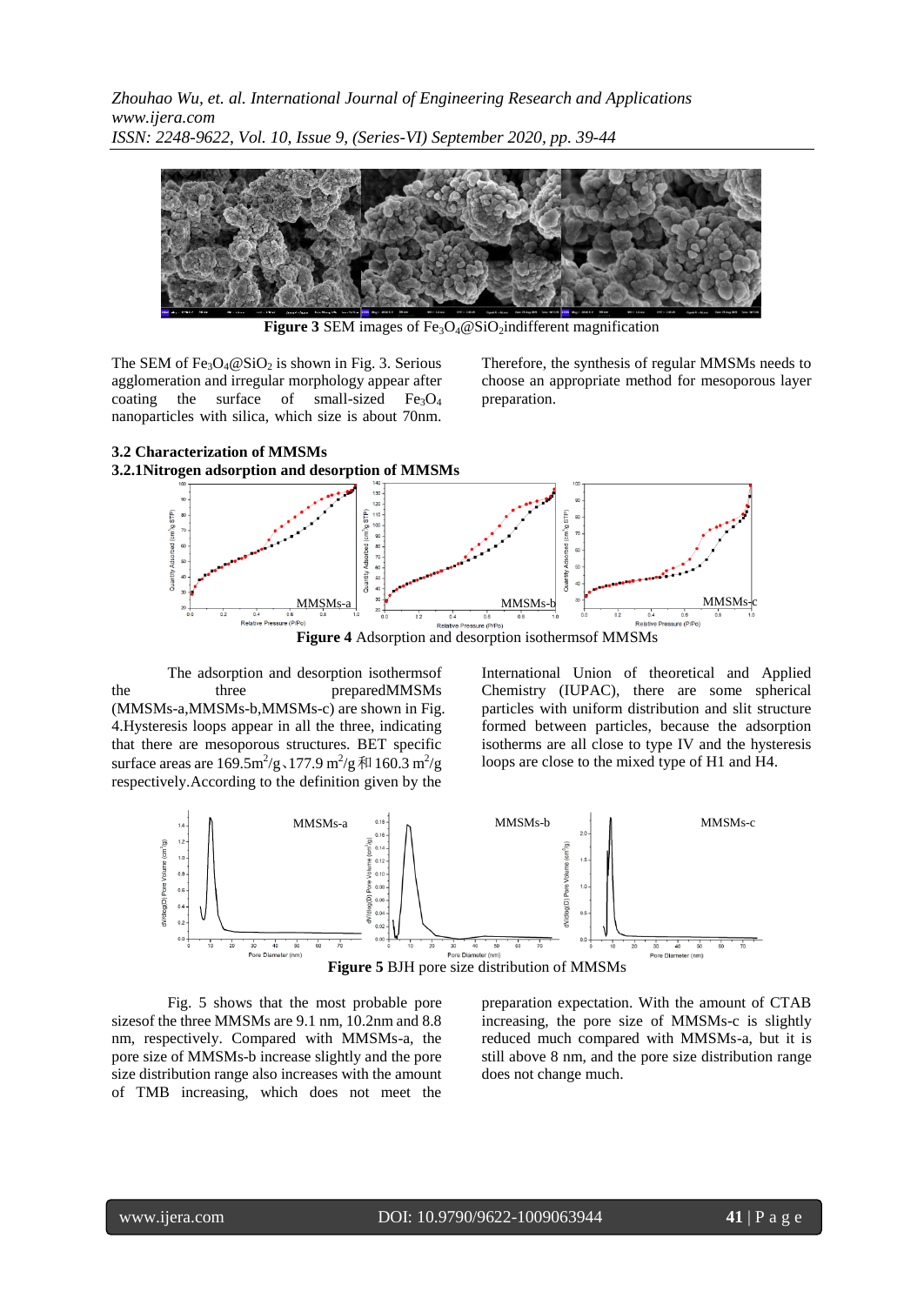*Zhouhao Wu, et. al. International Journal of Engineering Research and Applications www.ijera.com ISSN: 2248-9622, Vol. 10, Issue 9, (Series-VI) September 2020, pp. 39-44*

#### **3.2.2SEMimages of MMSMs-a and MMSMs-c**



**Figure 6** SEM imagesof MMSMs-ain different magnification



**Figure 7** SEM imagesof MMSMs-cin different magnification

The SEM images of MMSMs-a and MMSMs-c are shown in Fig. 6 and Fig. 7, respectively.It can be found that the spheroidization of MMSMs-a is slightly poor, and there are more flake or irregular shaped nanoparticles in MMSMs prepared with less CTAB.On the other hand, the spheroidization of MMSMs-c is better, the size of the ball is uniform, and the particle size is about 600 nm.The reason may be that the critical micelle concentration of polyether P123 is different from that of CTAB, and different aggregation micelles are producedand different templates are formed by changing the ratio between them. It indicates that the mesoporous materials tend to be spherical when the amount of CTAB is increased in a certain proportion. The pore size and particle size of the three kinds of MMSMs are in accordance with the requirements, and MMSMs-chas more concentrated pore size distribution and more regular morphology.

# **3.2.3SAXS of MMSMs-c**



Fig. 8 shows the Q-I curve of SAXS of MMSMs-c, with  $q = 0.7107$  at the extreme point. According to formula (1), (2):

> $q = 4\pi sin\theta/\lambda(1)$  $2d\sin\theta = n\lambda(2)$

It can be seen that  $d=2\pi/q=8.84$  nm at the extreme point, which is consistent with the most probable pore sizes measured by BJH method. There is only a single scattering peak, which indicates the existence of mesoporous structure,but the long-range order of the poresis not good.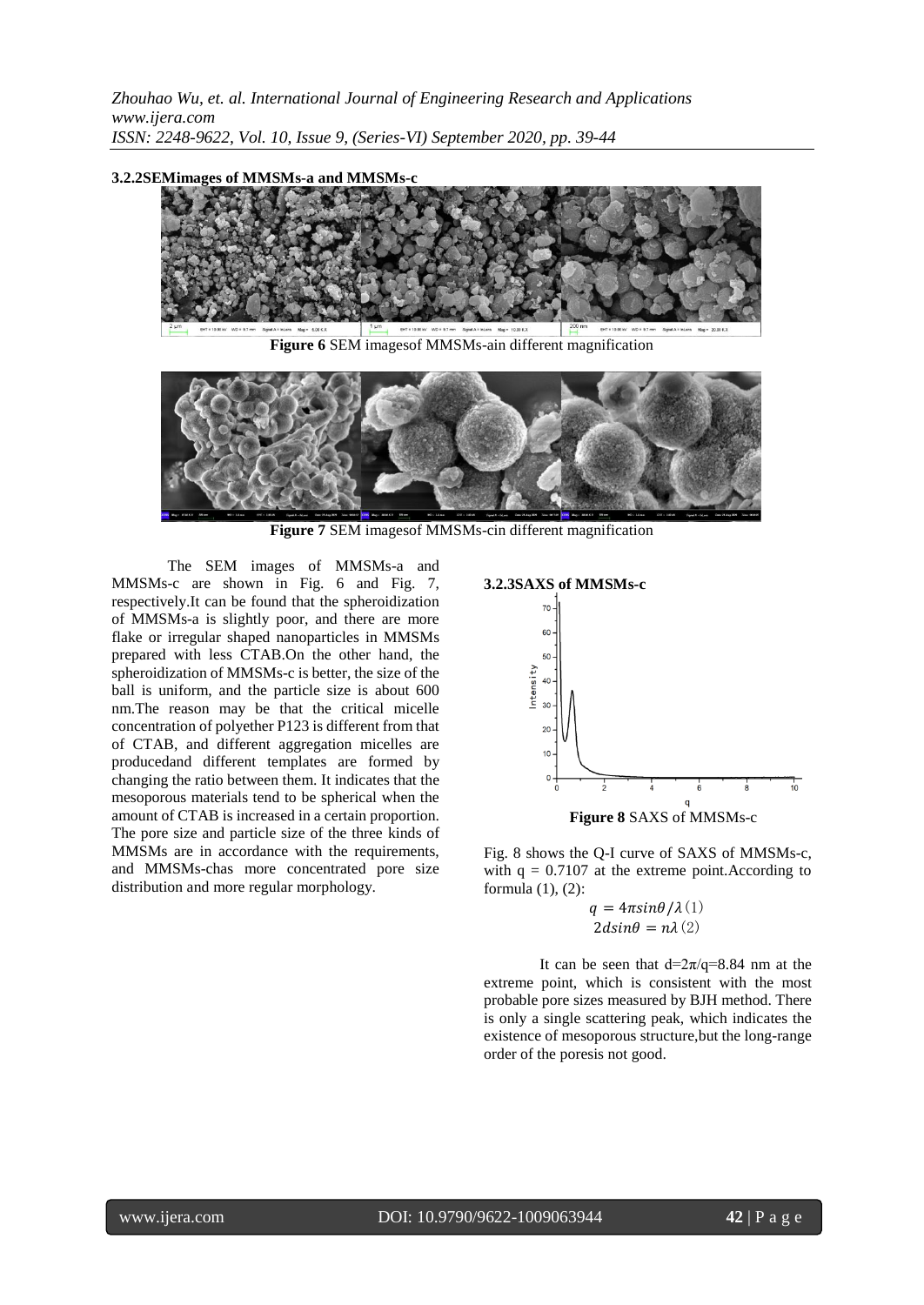# **3.2.4 EDS and mapping analysis of MMSMs-c**



**Figure 9** EDS mappings of MMSMs-c



**Figure 10** Surface scanning EDS-Mapping of MMSMs-c



**Figure 11** Line scanning EDS-Mapping of MMSMs-c

EDS mappingsof MMSMs-c (Fig. 9) show that the microspheres contain O, Si and Fe, and the distribution of O and Si is dense and consistent with themicrospheres morphology, while the distribution of Fe is dispersed. According to the surface and line scanning EDS-Mapping of MMSMs-c (Fig. 10, Fig. 11), it can be concluded that the surface of microspheres contains O, Si and no Fe, which indicates that  $Fe<sub>3</sub>O<sub>4</sub>$  nanoparticles are completely coated by silica and not exposed to the surface of the microspheres.The results show that diameter of the sphere is about 600 nm, which is consistent with the SEM data.

# **IV. CONCLUSIONS**

A kind of core-shell mesoporous silica microspheres with small magneticFe<sub>3</sub> $O_4$ nanoparticles core were successfully prepared, whose morphology was regular, with a particle size of about 600 nm and a pore size of more than 8 nm. The effects of CTAB and TMB on the morphology and pore size of MMSMs were studied by comparison experiments. The results show that increasing CTAB dosage in a certain range can make

MMSMs closer to the sphere shape.Meanwhile, the control of TMB dosage can keep the MMSMswith larger pore size without widening the pore distribution range.

# Funding

Wegratefully acknowledge the financial support of the National Natural Science Foundation of China(21601204).

# **REFERENCES**

- [1]. ZhangSida, Tao Cheng-an, Wang Jianfang. Progress in Silica-based Electrospun Mesoporous Nanofiber[J]. Materials Review, 2016, 30(1): 1-6.
- [2]. Lai Chengyu, Brian G. Trewyn, Dusan M. Jeftinija, et al. A Mesoporous Silica Nanosphere-Based Carrier System with Chemically Removable CdS Nanoparticle Caps for Stimuli-Responsive Controlled Release of Neurotransmitters and Drug Molecules[J]. Journal of the American Chemical Society, 2003, 125(15): 4451-4459.
- [3]. ParvizAshtari, Xiaoxiao He, Kemin Wang,